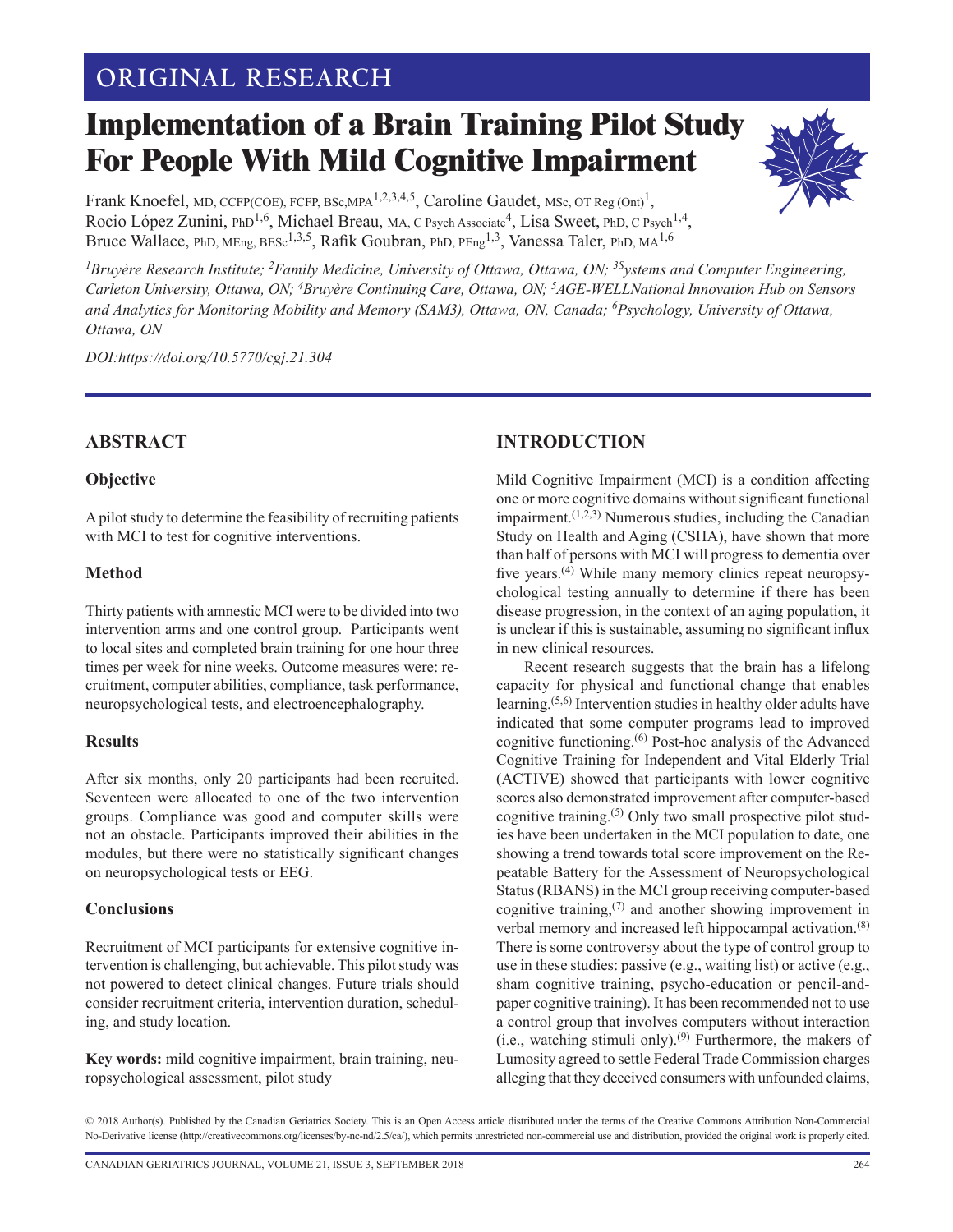based in part on the lack of control groups in their reporting of data. $(10)$ 

This pilot study aimed to determine the feasibility of a cognitive training intervention on MCI patients using neuropsychological and EEG as outcome measures. Previous studies in healthy older adults have had participants complete the computer-based cognitive training modules at home. To ensure compliance, the participants in this study were brought together.

# **METHODS**

# **Study Design**

The study was designed to have two intervention arms, and one control group. The latter were to have a passive computer activity—learning about MCI on-line and playing games with low cognitive demand. Measures were to be taken at baseline and post-intervention (nine weeks). The protocol was approved by the Bruyère and Carleton University Research Ethics Boards.

# **Setting and Sample**

The pilot was to enroll 30 amnestic MCI participants from the Bruyère Memory Clinic at the Elisabeth Bruyère Hospital in Ottawa, Canada. The clinic sees approximately 333 patients per month, with about 15% of them diagnosed with MCI. Participants were identified via clinic chart review. Following baseline testing, three of the co-authors (MB, LS, FK) confirmed the diagnosis. Exclusion criteria were: significant visual or hearing impairment, inability to provide consent, inability to communicate in English, or taking a cholinesterase inhibitor.

# **Intervention Description**

Participants in the first intervention arm used the BrainHQ brain training program online (Figure 1), while the second intervention arm performed word and number tasks designed by some of the authors (BW, FK, RG; Figure 2).<sup>(11)</sup> The focus of the current report is not to compare the interventions, but to explore whether MCI participants could learn to use them, and whether their performance could be monitored over time. The intervention took 1 hour, three times per week for nine weeks in four distributed locations in the city, starting in May 2014.

# **Measures**

Six outcome variables were chosen: 1) ability to recruit persons with MCI for cognitive training, 2) participant technical computer ability, 3) level of compliance to the protocol, 4) changes in task performance, and feasibility of measuring impact of brain training using: 5) neuropsychological testing, and 6) electroencephalography.



FIGURE 1. Example of a task performed in BrainHQ



FIGURE 2. Screen shot of Carleton word search task

Cognitive tests were performed at baseline and postintervention. These included the Repeatable Battery for the Assessment of Neuropsychological Status  $(RBANS)$ ,<sup>(12)</sup> Trail Making Test A &  $B<sub>1</sub><sup>(13,14)</sup>$  and the Montreal Cognitive Assessment  $(MoCA)$ .<sup>(15)</sup>

Event-Related Potentials (ERPs) are extracted from electroencephalograms (EEG) and provide a measure of cortical activity with a high level of temporal resolution. The participant is exposed to visual or auditory stimuli, and average brain response to these stimuli is calculated. There is emerging evidence of changes in ERP in persons with cognitive decline.<sup>(16,17)</sup>

For the ERP portion of the study, participants wore EEG sensor caps while performing cognitive tasks at baseline and post-intervention. These tasks included three n-back paradigms, a go-no-go paradigm, and a verbal recognition paradigm. The measures for the ERP included reaction time, accuracy, and numerous ERP components. Further details are available in Lopez Zunini et al.<sup>(18,19)</sup> and Wallace et al.<sup>(20)</sup>

Measures for the Carleton puzzles included level of difficulty, number of puzzles attempted and solved, number of correct entries, number of error hints, and duration spent on tasks. Measures for the BrainHQ modules included days trained, time spent on tasks, "stars" earned, levels completed, as well as improvements in attention, brain speed, and memory domains.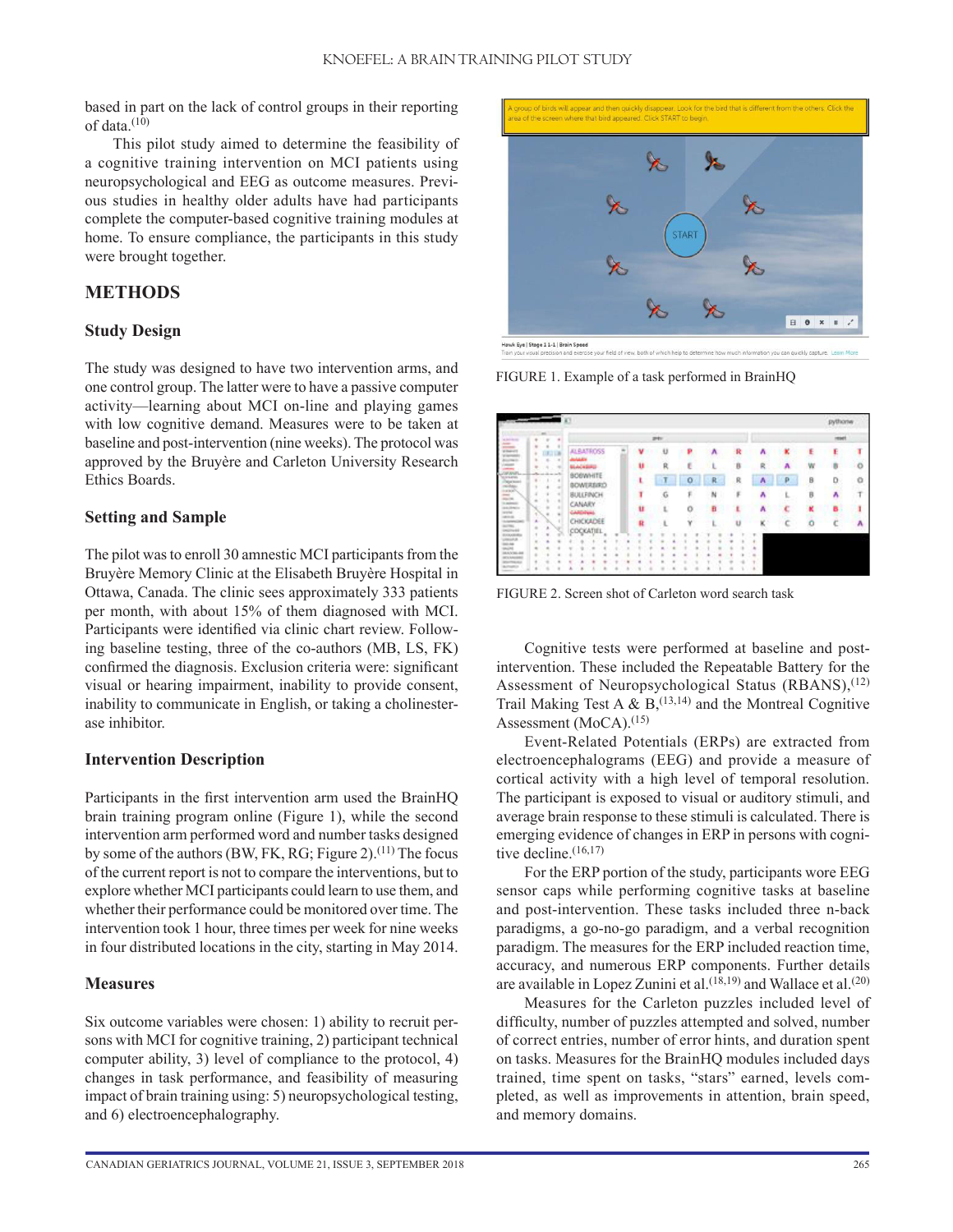#### **Analysis**

In addition to having the six descriptive outcome variables identified above, for completeness, a number of statistical analyses were performed. These included descriptive statistics, paired sample *t*-tests comparing baseline to post-intervention scores, as well as independent sample *t*tests to examine whether there were differences in results depending on the intervention arm.

# **RESULTS**

# **Recruitment Results**

Recruitment was anticipated to take three months, but after six months, there were only 20 participants. This represented an approximate recruitment rate of 1 in 5. Issues identified by potential recruits from highest to lowest frequency included: frequency of interventions, duration of the trial, and travel requirements. Seventeen took part in the pilot study and were randomized to one of the two interventions, and the control arm was dropped. Few MCI patients were purely amnestic, prompting a revision to the participant definition to include "amnestic plus one," allowing the inclusion of one additional affected cognitive domain (Table 1).

#### **Computer Technical Abilities**

The participants enjoyed the interventions and tolerated the schedule. Some MCI patients had difficulties with mouse use, visual sweep, or needed prompting during the intervention. However, none of these difficulties led to discontinuation.

#### **Compliance to Protocol**

Of the 17 participants who took part in the trial, only one participant dropped out during the intervention period. The average attendance was 24/27 sessions. There were no significant differences in intervention attendance between the BrainHQ and Carleton puzzle groups. Reasons for missed sessions included family visiting, vacations, and illnesses (both research assistant and participant). No participant felt that the neuropsychological test battery or EEG testing was too long, and no one dropped out of the ERP arm of the study.

# **Task Results**

Task performance improved for both the BrainHQ and Carleton puzzles.(20,21) Table 2 demonstrates that for the BrainHQ arm, the scores on the three domains utilized in this study (attention, brain speed, and memory) were significantly improved ( $p < .01$ ).

TABLE 1. Baseline characteristics of MCI participants

| Characteristic                      | Intervention:<br><i>BrainHO</i><br>$n=9$ | Intervention:<br>Carleton<br>Puzzles $n=8$ |
|-------------------------------------|------------------------------------------|--------------------------------------------|
| Age, mean (range)                   |                                          | 78.89 (71-89) 73.86 (66-82)                |
| Sex, $n$ $\left(\frac{9}{6}\right)$ |                                          |                                            |
| Male                                | 6(66.7)                                  | 3(37.5)                                    |
| Female                              | 3(33.3)                                  | 5(62.5)                                    |
| Education in years, mean (range)    |                                          | 14.89 (12-18) 15.00 (12-20)                |
| Research Diagnosis, $n$ $(\%)$      |                                          |                                            |
| Amnestic MCI (aMCI)                 | 5(55.6)                                  | 6(75.0)                                    |
| $aMCI + visuospatial$               | 0(0.0)                                   | 1(12.5)                                    |
| $aMCI + language$                   | 1(11.1)                                  | 1(12.5)                                    |
| aMCI + executive functioning        | 3(33.3)                                  | 0(0.0)                                     |
| Intervention Location, $n$ (%)      |                                          |                                            |
| Central Ottawa                      | 5(55.6)                                  | 0(0.0)                                     |
| South Ottawa                        | 0(0.0)                                   | 3(37.5)                                    |
| West Ottawa                         | 2(22.2)                                  | 0(0.0)                                     |
| East Ottawa                         | 2(22.2)                                  | 5(62.5)                                    |
| ERP protocol, $n$ (%)               | 6(66.7)                                  | 8(100.0)                                   |
| Baseline MoCA, mean (SD)            |                                          | $22(1.32)$ $23.14(3.48)$                   |
| Trails A, mean in seconds (SD)      |                                          | $69.33(27.64)$ 44.14 (11.04)               |
| Trails B, mean in seconds (SD)      |                                          | 190.11 (80.40) 151.43 (53.92)              |
| RBANS, mean (SD)                    |                                          | 83.89 (12.40) 81.14 (10.46)                |

# **Cognitive Testing and ERP Changes**

This pilot was not powered to detect pre/post differences. Indeed, there were no statistically significant differences in total scores on the MoCA, Trails A, Trails B, and RBANS from baseline to post-intervention when intervention arms were grouped together or when the two interventions arms were analyzed separately (Table 3). Results for the analyses performed on the RBANS domains and tasks also did not yield significant results. Similarly, there were no significant changes in ERP elements from baseline to post-intervention.

# **DISCUSSION**

This report demonstrates that studies on the use of computer training modules for persons with MCI are challenging, but feasible, in a structured setting. This study was not powered to determine whether these types of modules can help increase cognitive function in persons with MCI. Recruitment challenges dictated the adjustment of diagnostic criteria and the inclusion of more than the pure amnestic variant.

Technical computer ability of the participants was adequate with respect to the completion of the intervention. There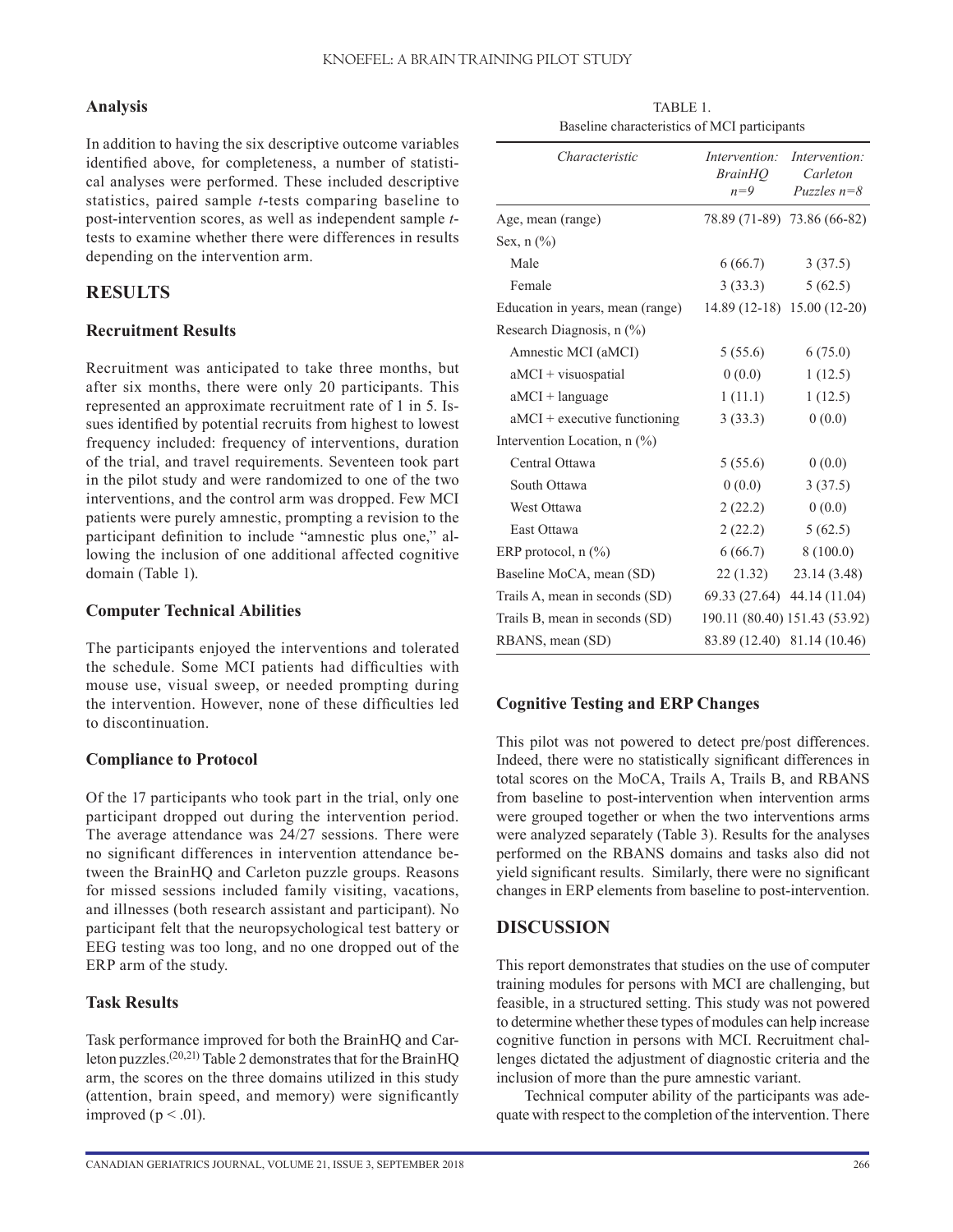TABLE 2. Paired sample *t*-test comparing BrainHQ domain scores at baseline and at outcome for the BrainHQ arm

| <i>BrainHO</i><br>Domain | <i>Baseline</i><br>Mean (SD)<br>$n=9$ | Post-Intervention t value p value<br>Mean (SD)<br>$n=9$ |       |      |
|--------------------------|---------------------------------------|---------------------------------------------------------|-------|------|
| Attention                | 23.22(7.71)                           | 40.44 (9.80)                                            | 10.85 | < 01 |
| Brain speed              | 19.44 (6.62)                          | 48.00 (10.68)                                           | 13.71 | < 01 |
| Memory                   | 12.33(9.96)                           | 42.67 (15.39)                                           | 8.57  | < 01 |

TABLE 3. Paired samples *t*-tests comparing total scores at baseline and post-intervention for the MCI participants combined

| Test          | <i>Baseline</i><br>Mean(SD)<br>$n=16$ | Post-Intervention t value p value<br>Mean $(SD)$<br>$n=16$ |         |     |
|---------------|---------------------------------------|------------------------------------------------------------|---------|-----|
| MoCA          | 22.50 (2.48)                          | 23.19 (2.90)                                               | 1.51    | .15 |
| Trails $A(s)$ | 58.31 (24.95)                         | 54.81 (17.04)                                              | $-0.64$ | .53 |
| Trails $B(s)$ | 173.19 (70.73)                        | 159.06 (104.64)                                            | $-0.80$ | .44 |
| <b>RBANS</b>  | 82.69 (11.31)                         | 84.56 (13.36)                                              | 0.82    | .43 |

was some difficulty with mouse use, easily overcome with the help of the research assistant. The mean education level of the participants in this study was 15 years, typical for Ottawa, Canada—but higher than the Canadian average, limiting generalizability.

Attendance was high, and persons with MCI could perform the tasks featured in both intervention arms. The participants showed improvements across all domains trained in Brain HQ. The improvements in Carleton puzzles were more difficult to measure since they were not designed around specific cognitive domains.

The neuropsychological test battery was well tolerated by participants and proved useful in the classification of MCI sub-types. The ERP portion of the study was also well tolerated.

Future studies would benefit from: 1) consideration of MCI sub-populations, 2) sufficient research assistant support, and 3) appropriate sample size. Recruitment may be easier if the interventions take place where the participants already attend (e.g., seniors' centers, retirement homes). The selection of the appropriate control group for this type of study also needs reflection, as do the outcome measures: computer measure outcomes being least relevant compared to NP tests and functional outcomes (the most significant). Studies including an ERP component may wish to consider selecting a sub-set of EEG leads to reduce the time for this assessment.

# **ACKNOWLEDGEMENTS**

The authors would like to thank Frieda Fanni (Dynamic Brain.ca) for providing the licenses to BrainHQ from PositScience® for the research participants, Chartwell® Retirement Residences for providing the space for the study, Courtney Lord for her kind attention to the participants, and Jodie Taylor for helping manage the project. The study was supported by an Incentive fund grant from the Bruyère Academic Medical Organization.

# **CONFLICT OF INTEREST DISCLOSURES**

Frank Knoefel is co-owner of MemoryFitness®, a service company providing recreational brain training in several retirement homes in Ottawa, Canada. Memory Fitness has done collaborative work with DynamicBrain.ca in the last few years. DynamicBrain.ca provided the licenses for the brain training in this study, but had no input into study design, data analysis or writing of this report. All other authors claim no conflicts of interest.

# **REFERENCES**

- 1. Petersen RC, Smith GE, Waring SC, *et al*. Mild cognitive impairment: clinical characterization and outcome. *Arch Neurol*. 1999;56(3):303–08.
- 2. Petersen RC, Doody R, Kurz A, *et al*. Current concepts in mild cognitive impairment. *Arch Neurol*. 2001;58(12):1985–92.
- 3. Petersen RC, Roberts RO, Knopman DS, *et al*. Mild cognitive impairment: ten years later. *Arch Neurol*. 2009;66(12):1447–55.
- 4. Gauthier S, Reisberg B, Zaudig M, *et al*. Mild cognitive impairment. *The Lancet*. 2006;367(9518):1262–70.
- 5. Unverzagt FW, Kasten L, Johnson KE, *et al*. Effect of memory impairment on training outcomes in ACTIVE. *J Int Neuropsychol Soc*. 2007;13(6):953–60.
- 6. Willis SH, Tennstedt SL, Marsiske M, *et al*. Long-term effects of cognitive training on everyday functional outcomes in older adults. *JAMA*. 2006;296(23):2805–14.
- 7. Barnes DE, Yaffe K, Belfor N, *et al*. Computer-based cognitive training for mild cognitive impairment: results from a pilot randomized, controlled trial. *Alzheimer Dis Assoc Disord*. 2009;23(3):205–10.
- 8. Rosen AC, Sugiura L, Kramer JH, *et al*. Cognitive training changes hippocampal function in mild cognitive impairment: a pilot study. *J Alzheimer's Dis*. 2011;26(s3):349–57.
- 9. Hill NT, Mowszowski L, Naismith SL, *et al*. Computerized cognitive training in older adults with mild cognitive impairment or dementia: a systematic review and meta-analysis. *Am J Psych*. 2016;174(4):329–40.
- 10. Federal Trade Commission. (2016, January 5). *Lumosity to pay \$2 Million to settle FTC deceptive advertising charges for its "Brain Training" program* [press release]. Retrieved from: [https://www.ftc.gov/news-events/press-releases/2016/01/](https://www.ftc.gov/news-events/press-releases/2016/01/lumosity-pay-2-million-settle-ftc-deceptive-advertising-charges) [lumosity-pay-2-million-settle-ftc-deceptive-advertising-charges](https://www.ftc.gov/news-events/press-releases/2016/01/lumosity-pay-2-million-settle-ftc-deceptive-advertising-charges)